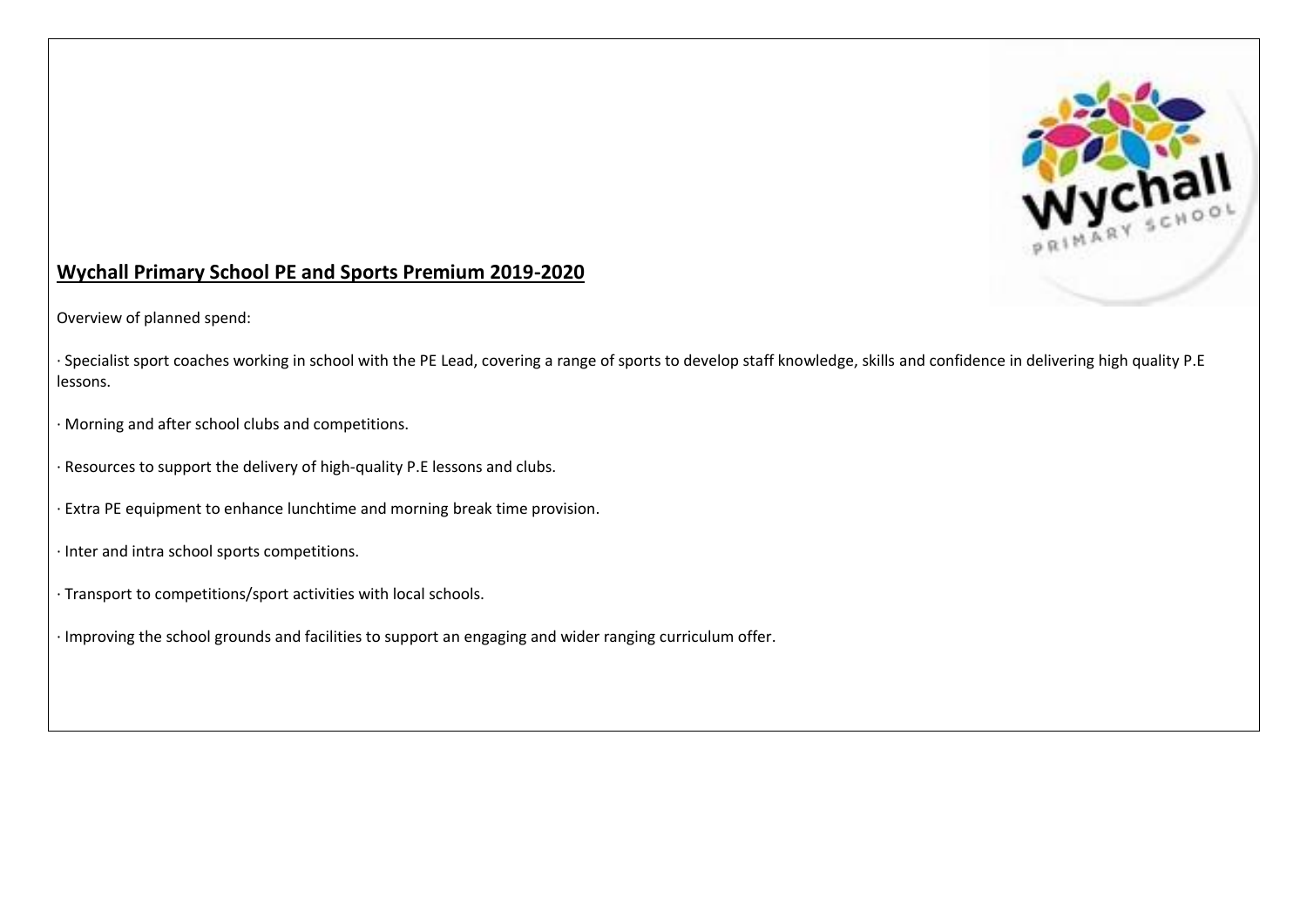| Key achievements to date: (July 2020)                                                                                                                                                                                                                                                                                                                                                                                                                                                                                                                                                                                                                                                                                                                                                                                                                                                                                                                                                                                                                                                                                                                                                                                                                                                                                                                                                                                                                                                                                                                                                                                                                                                                                                                                                                                                                                                                                                                                                                                                                                                                                                                                                               | Areas for further improvement and baseline evidence of need:                                                                                                                                                                                                                                                                                                                                                                                                                                              |
|-----------------------------------------------------------------------------------------------------------------------------------------------------------------------------------------------------------------------------------------------------------------------------------------------------------------------------------------------------------------------------------------------------------------------------------------------------------------------------------------------------------------------------------------------------------------------------------------------------------------------------------------------------------------------------------------------------------------------------------------------------------------------------------------------------------------------------------------------------------------------------------------------------------------------------------------------------------------------------------------------------------------------------------------------------------------------------------------------------------------------------------------------------------------------------------------------------------------------------------------------------------------------------------------------------------------------------------------------------------------------------------------------------------------------------------------------------------------------------------------------------------------------------------------------------------------------------------------------------------------------------------------------------------------------------------------------------------------------------------------------------------------------------------------------------------------------------------------------------------------------------------------------------------------------------------------------------------------------------------------------------------------------------------------------------------------------------------------------------------------------------------------------------------------------------------------------------|-----------------------------------------------------------------------------------------------------------------------------------------------------------------------------------------------------------------------------------------------------------------------------------------------------------------------------------------------------------------------------------------------------------------------------------------------------------------------------------------------------------|
| 1. Football afterschool club has been increased to two sessions per week to include<br>all years, previously it was just 5 & 6. At present it is years 3 & 4 and 5 & 6. From<br>February this will change to year's 1 & 2. Football tournament will be for years 5 & 6<br>around Autumn term 2.<br>2. Cross country running trial event at Kings Heath Boys (KHB) school was attended<br>by 13 children over years 4, 5 & 6. Cross country competition has 26 children<br>competing an increase of over 50%.<br>3. Alongside the trial run at KHB 98% of the children participating attended a morning<br>skipping club to increase stamina performance for the upcoming run.<br>4. Wychall Sport Ambassadors (WSA's) have been nominated by class teachers to<br>take on the role of supporting PESSPA with the PE lead. All WSA's supported in the<br>internal sports day for Wychall. Supporting with setting up the event, supporting<br>other year groups and teaching staff with each sporting activity and taking scores.<br>5. Resources have been purchased to support PA at break and lunch times for KS1/2<br>to support the aim of all children to be physically active for sustained periods of<br>time. Pupils voice has been collected on the impact of this and these comments are:<br>6. New playground markings have been put down alongside new climbing apparatus<br>in KS2 grounds to support PA and SS and pupil's voice and supporting staff<br>comments are:<br>7. Staff survey completed 2019 and from this analysis Wychall has implement CPD in<br>football and dance, next steps highlighted is Gymnastics.<br>8. Morning skipping club:<br>Attended by 11 children in KS1 100% made an increase in their fitness level as they<br>increased their weekly skips per 2 minutes.<br>5 children increased their skips per two minutes by over 50%<br>4 children increased their skips per two minutes between 27 to 49%<br>2 children increased 4% and 18%.<br>KS2 skipping club was attended by 16 children and 100% made an increase in their<br>weekly skips per 2 minutes.<br><b>Participation 7%</b><br>After school Football club:<br>Attended by 16 children in KS1 | Continued to enhance staff CPD using the staff survey/questionnaires to<br>lead this focus.<br>PE lead and curriculum manager to support teachers within PE lessons<br>developing CPD further.<br>Continue to develop the playground for KS1 pupils. Old climbing equipment<br>to be taken away and new areas completed.<br>Continue to gather children's voice on PESSPA across the school.<br>Continue to support the government's plan in reducing the rate of<br>childhood obesity by staying active. |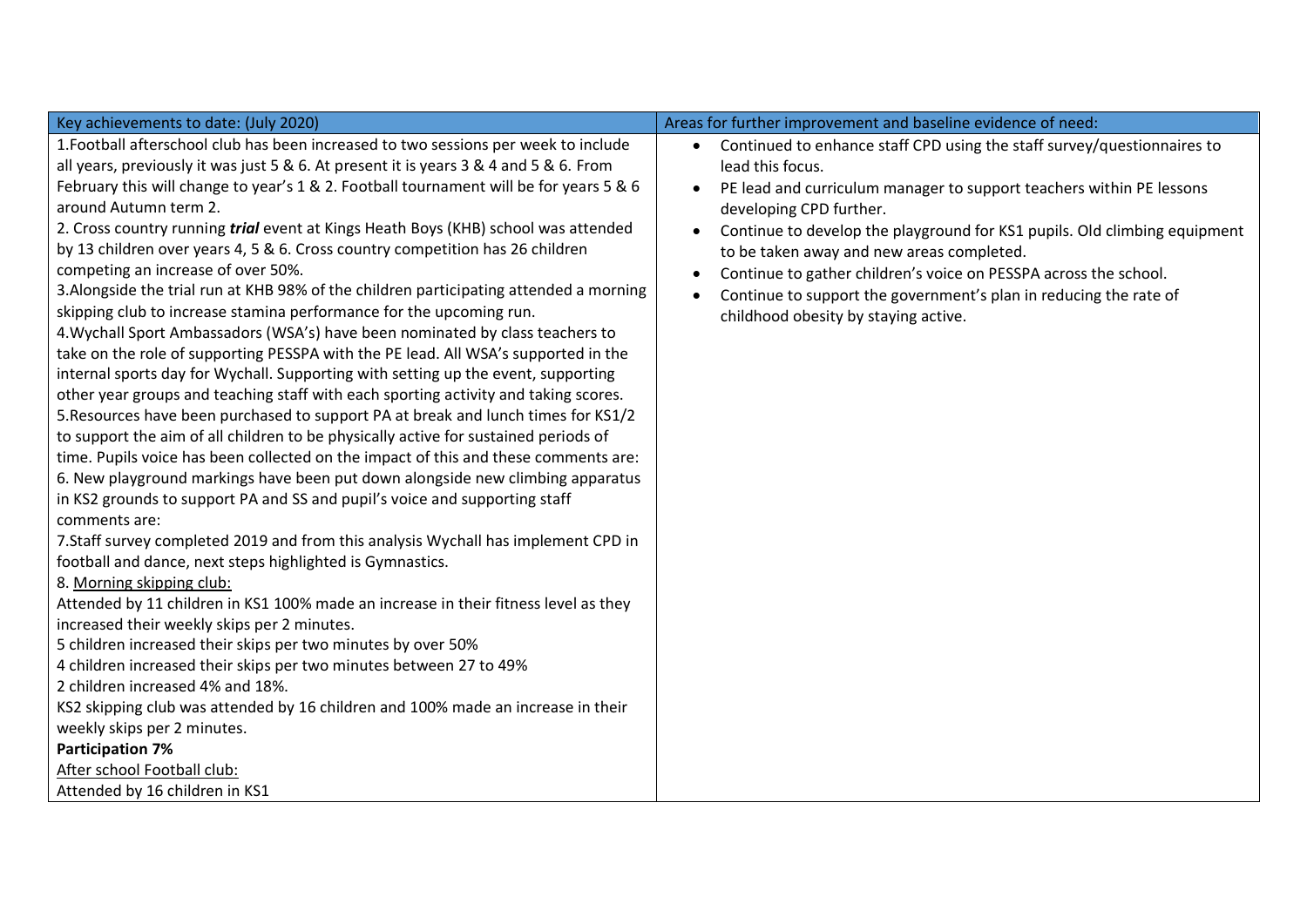| Attended by 16 children in KS2<br><b>Participation 4%</b>                                                                                                                                                                      |                                                                                                                                          |                                                                                                                                                                                                                                                                   |
|--------------------------------------------------------------------------------------------------------------------------------------------------------------------------------------------------------------------------------|------------------------------------------------------------------------------------------------------------------------------------------|-------------------------------------------------------------------------------------------------------------------------------------------------------------------------------------------------------------------------------------------------------------------|
| Overall participation in school sporting clubs: 11%                                                                                                                                                                            |                                                                                                                                          |                                                                                                                                                                                                                                                                   |
| Meeting national curriculum requirements for swimming and water safety                                                                                                                                                         | Please complete all of the below: (September 2019)                                                                                       |                                                                                                                                                                                                                                                                   |
| What percentage of your current year 6 cohort swim competently, confidently and<br>proficiently over a distance of at least 25 metres?                                                                                         | Year 3 cohort baseline:<br>2019 10%                                                                                                      | Current year 6 cohort:<br>Unable to provide this data due to<br>school closure following COVID,<br>assessment of the pupil's stamina for<br>swimming were not complete as they<br>were unable to swim.<br>Organisation contacted. Closed until<br>September 2020. |
| What percentage of your current year 6 cohort perform safe self-rescue in different<br>water-based situations?                                                                                                                 | Year 3 cohort baseline:<br>2019 70% (beginning to)                                                                                       | Current year 6 cohort:<br>No data available Covid-19                                                                                                                                                                                                              |
| Use a range of strokes effectively for example: front, back and breaststroke.                                                                                                                                                  | Year 3 cohort baseline:<br>2019 35%                                                                                                      | Current year 6 cohort:<br>No data available Covid-19                                                                                                                                                                                                              |
| Schools can choose to use the Primary PE and Sport Premium to provide additional<br>provision for swimming but this must be for activity over and above the national<br>curriculum requirements. Have you used it in this way? | No. Year 3 access swimming for 5 terms in year 3 then a final term in summer 2 of<br>steps for support needed to meet targets in year 6. | year 6. Baseline data collected every end of term to track progress and enable next                                                                                                                                                                               |

| Academic year: 2019 to                                                                                                                                                  | Total fund allocated: £18,785                                               | Date updated: December 2019                   |                                      |                                    |  |  |
|-------------------------------------------------------------------------------------------------------------------------------------------------------------------------|-----------------------------------------------------------------------------|-----------------------------------------------|--------------------------------------|------------------------------------|--|--|
| 2020                                                                                                                                                                    | Total planned spend: £18,785                                                |                                               |                                      |                                    |  |  |
| Key indicator 1: The engagement of all pupils in regular physical activity – Chief Medical Officer guidelines recommend that primary<br>Percentage of total allocation: |                                                                             |                                               |                                      |                                    |  |  |
|                                                                                                                                                                         | schools undertake at least 30 minutes of physical activity a day in school. |                                               |                                      | 1%                                 |  |  |
| School focus with clarity                                                                                                                                               | Actions to achieve:                                                         | <b>Funding allocated:</b>                     | <b>Expected</b> evidence and impact: | <b>Expected Sustainability and</b> |  |  |
| on intended impact on                                                                                                                                                   |                                                                             | (reviewed July 2020)<br>suggested next steps: |                                      |                                    |  |  |
| pupils:                                                                                                                                                                 |                                                                             |                                               |                                      |                                    |  |  |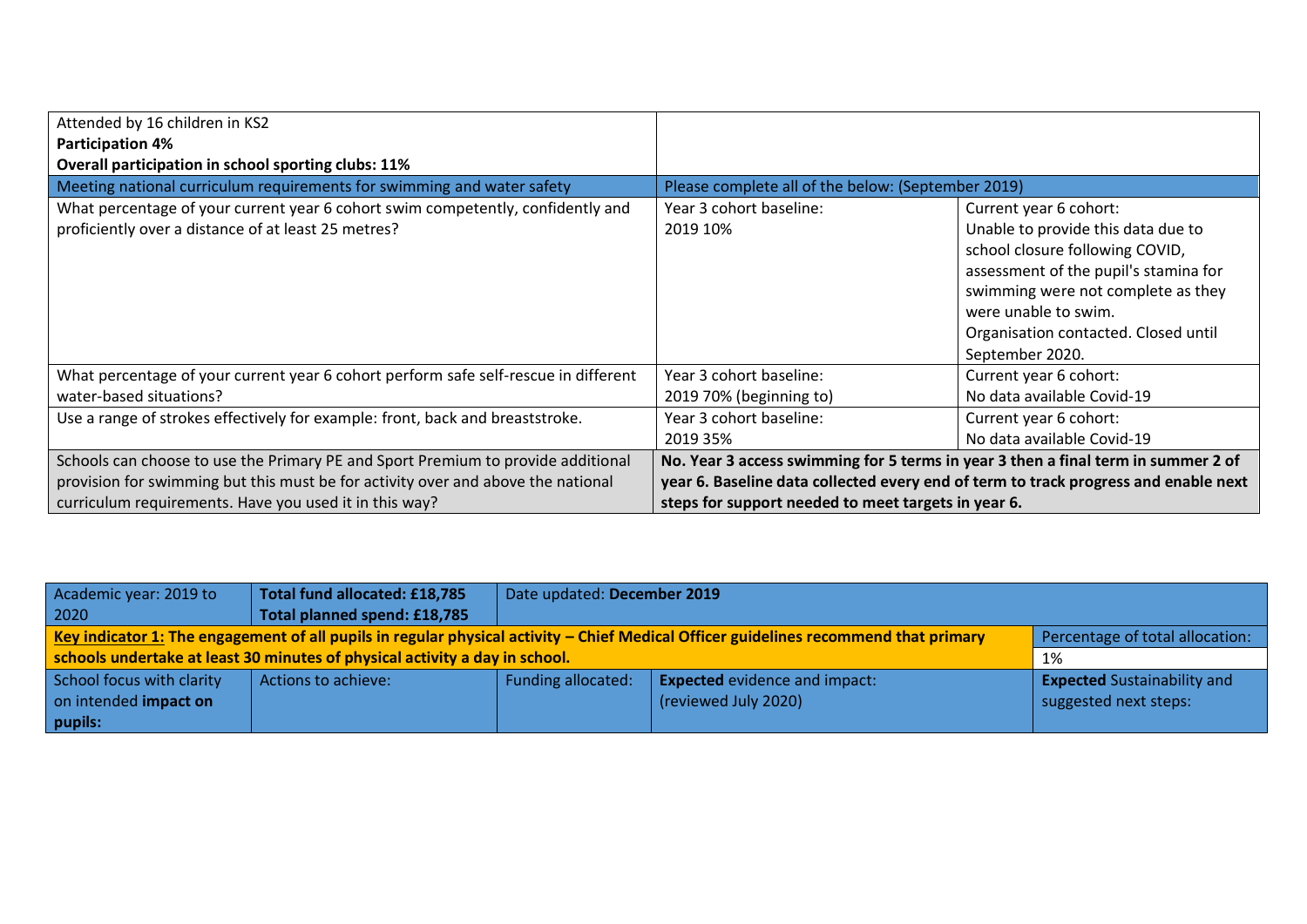| 1. Ensure children<br>have daily<br>opportunities to<br>engage in physical<br>activity. | Purchase resources that<br>1.<br>children can use during<br>'free' play that encourages<br>physical activity at lunch<br>and break times.<br>2. WSA's and TAs support<br>play activities at lunchtime<br>with these PA resources. | £250<br>Lunch time resource boxes created for KS1<br>and KS2. These contained a variety of bats,<br>balls, activities to support balance and co-<br>ordination and co-operative games with<br>bean bags, hoops, stilts.<br>2. $\overline{A}$ rota system is in place for the WSA's to<br>support children at both morning break and<br>lunch times to facilitate the resource boxes,<br>however, this only seemed to work for KS2<br>as no WSA's were available to support KS1                                                                                                                                                                                                                                                                                    | Skipping ropes used<br>throughout the school<br>with each child retaining<br>their own. This means<br>that skipping will<br>continue at limited extra<br>cost each year.<br>Allocated LM to lead<br>directed sporting activity<br>every lunch session in<br>19/20. |
|-----------------------------------------------------------------------------------------|-----------------------------------------------------------------------------------------------------------------------------------------------------------------------------------------------------------------------------------|-------------------------------------------------------------------------------------------------------------------------------------------------------------------------------------------------------------------------------------------------------------------------------------------------------------------------------------------------------------------------------------------------------------------------------------------------------------------------------------------------------------------------------------------------------------------------------------------------------------------------------------------------------------------------------------------------------------------------------------------------------------------|--------------------------------------------------------------------------------------------------------------------------------------------------------------------------------------------------------------------------------------------------------------------|
|                                                                                         | WSA's implement SG value<br>3.<br>badges through break time<br>PA's.                                                                                                                                                              | due to the times in breaks.<br>WSA's through their mentoring on the<br>3.<br>School Games activities were able to<br>observe children's co-operative play and<br>break times and would met before the end<br>of each half term and select one child per<br>class for each year group to achieve a school                                                                                                                                                                                                                                                                                                                                                                                                                                                          | WSA's trained through<br>the KHB partnership and<br>continue to support and<br>guide PA on the grounds.                                                                                                                                                            |
|                                                                                         | Introduce skipping as an<br>4.<br>activity following Skip2Bfit<br>initiative. Zoned area<br>incorporating a skipping<br>rope guidance for H&S.                                                                                    | Games value badge.<br>All children in years 1 and 2 were given their<br>own skipping ropes in order to alternate access<br>to the KS2 playground skipping area and<br>morning break times and lunch times. Staff<br>feedback was positive with more room for the<br>children to access running track, basketball or<br>football in both playground areas and adequate<br>space for the additional skill of skipping.<br>Skipping ropes were labelled and kept within the<br>child's own draw.<br>This was to be rolled out to years 3 and 4 next<br>and then 5 and 6, however due to Covid-19 this<br>was unable to take place. However, to support<br>physical activity at home through Covid-19, all<br>remaining skipping ropes were given to years 3<br>to 6. |                                                                                                                                                                                                                                                                    |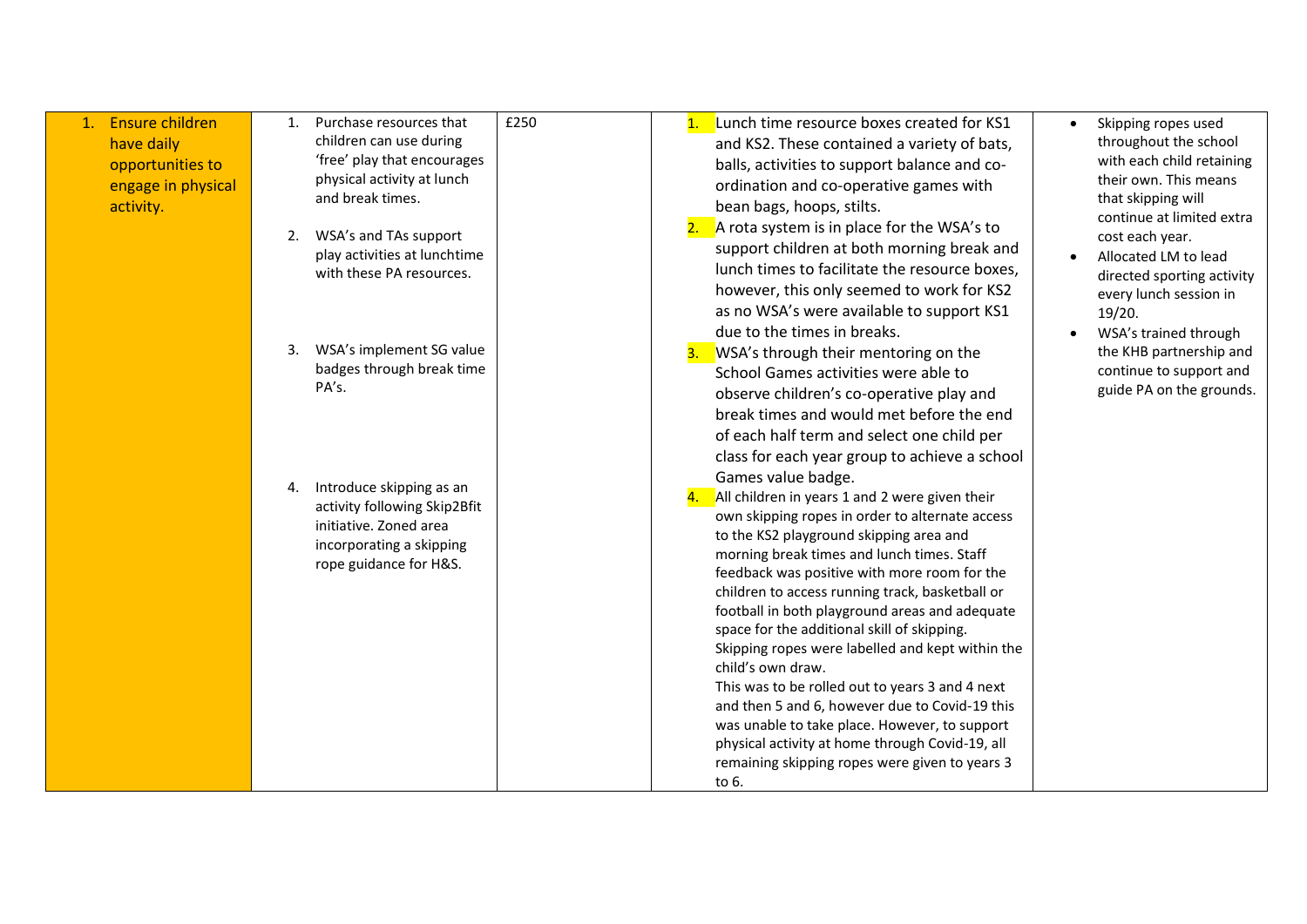|                                                                          |                                                                                                                                                                                                                 |                                                                                        | Playground has been redesigned into zoned<br>areas for different areas of skilled based PA. A<br>skipping zone, an empty zone for parachute<br>play, another empty zone for bats and balls, a<br>zone with a large trim trail marking, new<br>markings within a closed safety area for:<br>football, basketball and netball, new wooden<br>large climbing trim trail and a four lane running<br>track.                                                                                                                                                                                                                                                               |                                                                                                                                                                                                                                                              |
|--------------------------------------------------------------------------|-----------------------------------------------------------------------------------------------------------------------------------------------------------------------------------------------------------------|----------------------------------------------------------------------------------------|----------------------------------------------------------------------------------------------------------------------------------------------------------------------------------------------------------------------------------------------------------------------------------------------------------------------------------------------------------------------------------------------------------------------------------------------------------------------------------------------------------------------------------------------------------------------------------------------------------------------------------------------------------------------|--------------------------------------------------------------------------------------------------------------------------------------------------------------------------------------------------------------------------------------------------------------|
| Ensure children<br>have adequate<br>time to be taught<br>P.E. each week. | All classes allocated 2<br>$\mathbf{1}$ .<br>sessions of P.E. time each<br>week.<br>One of these sessions for<br>one term will be supported<br>by a specialist sport coach<br>covering a planned unit of<br>PE. | Nil PE lessons<br>*£1,850 (yr)<br>specialist sports<br>coach<br>Indicator 3 allocation | Children access a wider range of PE lessons as a<br>$\mathbf{1}$ .<br>result of the two lessons led by the class teacher.<br>Children in years 1,3,5 and 6 have had the<br>support of an external football coach covering a<br>planned unit through games. Also, delivering<br>CPD to the teaching adult within the lesson. Due<br>to Covid-19 other year groups were unable to<br>access this support from March 2020.<br>Additional sport coaches that were provisional<br>scheduled in to cover the other NC areas of<br>dance, gymnastics, athletics and OAA did not<br>emerge due to a changeover in the School<br>games leadership at Kings Heath Boys School. | A continued timetable<br>with each class to have<br>two lessons per week.<br>Opportunities to<br>introduce a greater<br>range of sporting activity<br>during PE lessons<br>implementing the use of<br>specialist sports coaches<br>and supporting staff CPD. |

| Key indicator 2: The profile of PE and sport being raised through school as a tool for whole school improvement. | Percentage of total allocation:                             |        |                           |                          |
|------------------------------------------------------------------------------------------------------------------|-------------------------------------------------------------|--------|---------------------------|--------------------------|
|                                                                                                                  | 10%                                                         |        |                           |                          |
| School focus with clarity on intended impact on                                                                  | <b>Expected Sustainability and</b>                          |        |                           |                          |
| pupils:                                                                                                          | allocated:<br>(reviewed July 2020)<br>suggested next steps: |        |                           |                          |
| 1. Sport and P.E. are celebrated during                                                                          | Termly competitions and                                     | £2,200 | A full and varied Inter   | Partnership support from |
| events, competitions, assemblies. Pupils                                                                         | assemblies celebrating                                      |        | <b>School Competition</b> | Kings Heath Boys School  |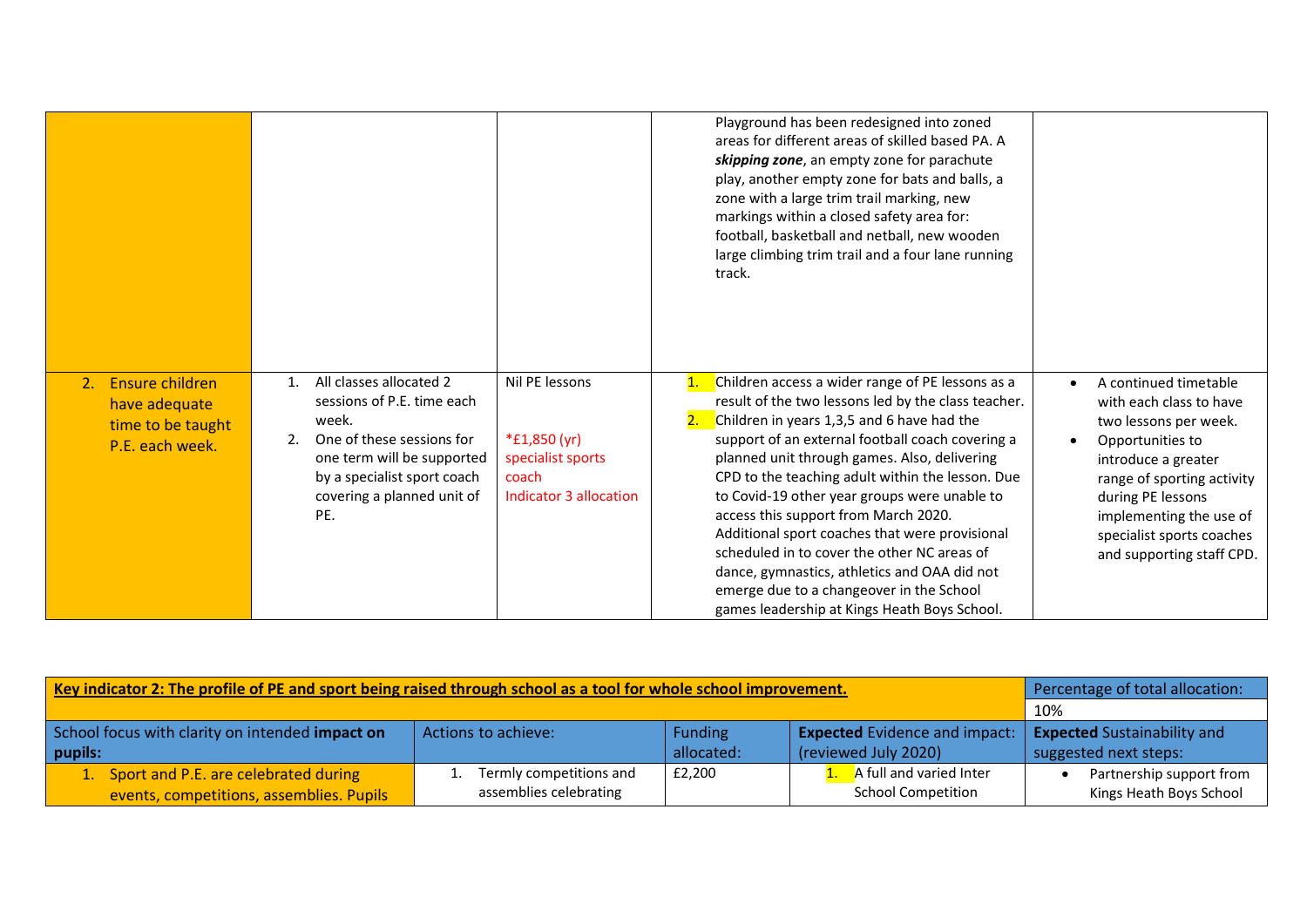| value sport and P.E. and the contribution | sporting effort and           | programme has been          | throughout the year to                      |
|-------------------------------------------|-------------------------------|-----------------------------|---------------------------------------------|
| it makes to their education.              | achievement.                  | accessed through the        | continue to boost the                       |
|                                           | Medals and certificates<br>2. | support of Kings Heath      | profile of sport and P.E.                   |
|                                           | given out to award winners.   | Boys Partnership who        | across the school.                          |
|                                           |                               | also lead and support       | <b>Continued Sports Awards</b><br>$\bullet$ |
|                                           |                               | Wychall through             | ceremonies to recognise                     |
|                                           |                               | achieving the School        | and celebrate sporting                      |
|                                           |                               | Games Bronze Award.         | achievement and effort.                     |
|                                           |                               | Wychall attended the        | This will include                           |
|                                           |                               | trial athletics but further | celebration of                              |
|                                           |                               | athletic competitions       | participation in sporting                   |
|                                           |                               | were cancelled due to       | events.                                     |
|                                           |                               | poor weather (rain) and     |                                             |
|                                           |                               | therefore health and        |                                             |
|                                           |                               | safety of running fields    |                                             |
|                                           |                               | was classed as              |                                             |
|                                           |                               | inadequate. Venues were     |                                             |
|                                           |                               | changed at short notice     |                                             |
|                                           |                               | which impacted on our       |                                             |
|                                           |                               | own risk assessments.       |                                             |
|                                           |                               | Intra-school competitions   |                                             |
|                                           |                               | took place through the      |                                             |
|                                           |                               | support of the external     |                                             |
|                                           |                               | football coach. Matches     |                                             |
|                                           |                               | took place against each     |                                             |
|                                           |                               | year group. Years 1,3,5     |                                             |
|                                           |                               | and 6 all competed, and     |                                             |
|                                           |                               | medals were given out to    |                                             |
|                                           |                               | the winning team with       |                                             |
|                                           |                               | teachers also               |                                             |
|                                           |                               | implemented their CPD       |                                             |
|                                           |                               | knowledge in coaching       |                                             |
|                                           |                               | their team and the          |                                             |
|                                           |                               | football coach as referee.  |                                             |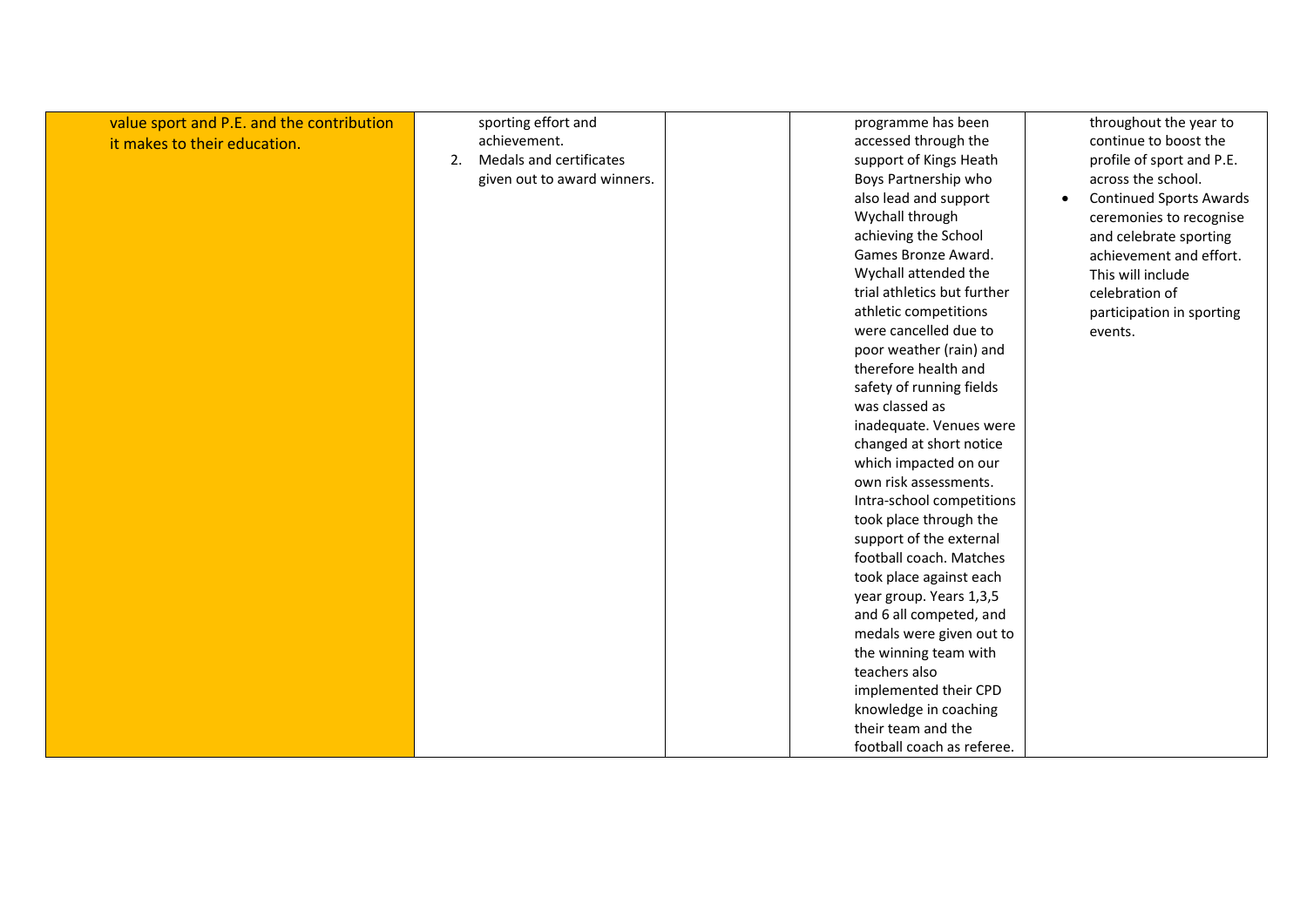| Key indicator 3: Increased confidence, knowledge and skills of all staff in teaching PE and sport.                                                                                                                                                                               |                                                                                                                                                                                                                | Percentage of total allocation:                                                                                                |                                                                                                                                                                                                                                                                                                                                                                                                                                                                                                                                                                                                                                                                                                                                                                                                                                                                                                                                                                                                                                                                             |                                                                                                                                                                |
|----------------------------------------------------------------------------------------------------------------------------------------------------------------------------------------------------------------------------------------------------------------------------------|----------------------------------------------------------------------------------------------------------------------------------------------------------------------------------------------------------------|--------------------------------------------------------------------------------------------------------------------------------|-----------------------------------------------------------------------------------------------------------------------------------------------------------------------------------------------------------------------------------------------------------------------------------------------------------------------------------------------------------------------------------------------------------------------------------------------------------------------------------------------------------------------------------------------------------------------------------------------------------------------------------------------------------------------------------------------------------------------------------------------------------------------------------------------------------------------------------------------------------------------------------------------------------------------------------------------------------------------------------------------------------------------------------------------------------------------------|----------------------------------------------------------------------------------------------------------------------------------------------------------------|
|                                                                                                                                                                                                                                                                                  |                                                                                                                                                                                                                |                                                                                                                                |                                                                                                                                                                                                                                                                                                                                                                                                                                                                                                                                                                                                                                                                                                                                                                                                                                                                                                                                                                                                                                                                             | 36%                                                                                                                                                            |
| School focus with clarity on                                                                                                                                                                                                                                                     | Actions to achieve:                                                                                                                                                                                            | <b>Funding</b>                                                                                                                 | <b>Expected Evidence and impact:</b>                                                                                                                                                                                                                                                                                                                                                                                                                                                                                                                                                                                                                                                                                                                                                                                                                                                                                                                                                                                                                                        | <b>Expected</b> Sustainability and suggested                                                                                                                   |
| intended impact on pupils:                                                                                                                                                                                                                                                       |                                                                                                                                                                                                                | allocated:                                                                                                                     | (reviewed Jul 2020)                                                                                                                                                                                                                                                                                                                                                                                                                                                                                                                                                                                                                                                                                                                                                                                                                                                                                                                                                                                                                                                         | next steps:                                                                                                                                                    |
| 1. Specialist coaches<br>work alongside<br>teaching staff during<br>P.E lessons to improve<br>overall provision and<br>outcomes for pupils.<br>Pupils will receive high<br>quality P.E. as a result<br>of increased<br>confidence,<br>knowledge and skills<br>of teaching staff. | Identify specialist coaches<br>1.<br>to be deployed for a range<br>of curriculum areas.<br>Specific CPD sessions for all<br>2.<br>staff as required and staff<br>audit on confidence<br>delivering curriculum. | £1,850<br>football<br>coaching for<br>the year.<br>£790 CPD<br>£2,000<br>additional<br>coaches.<br>£1,000<br>transport<br>£395 | 1. Specialist coaches were provisionally<br>planned in from Kings Heath Boys<br>School through the School Games<br>Lead, however this did not<br>materialise due to a change in<br>leadership and the coaches required<br>on the days we had provisionally<br>planned in could not be made<br>available. Wychall days were unable<br>to change due to other extra-<br>curricular activities such as choir,<br>bells, music club and football club.<br>Dance CPD was arranged by Sue<br>Troteman (external Dance teacher)<br>following the 2019 PESS audit.<br>All 15-teaching staff attended a twilight<br>session. CPD questionnaires were<br>completed before and after training to<br>gather analysis on staff confidence and<br>knowledge of dance s part of the NC:<br>Before CPD: 87% scored low and 13%<br>high.<br>After CPD: 100% scored high.<br>Football CPD was delivered by external<br>football coach as part of the NC games<br>aspect from Aston Villa Football Club to<br>years 1,3,5 & 6 (7 staff). Due to Covid-19<br>this was unable to continue. Staff | More teachers will have the skills,<br>$\bullet$<br>knowledge and confidence needed<br>to teach PE lessons.<br>To be reviewed to identity future<br>CPD needs. |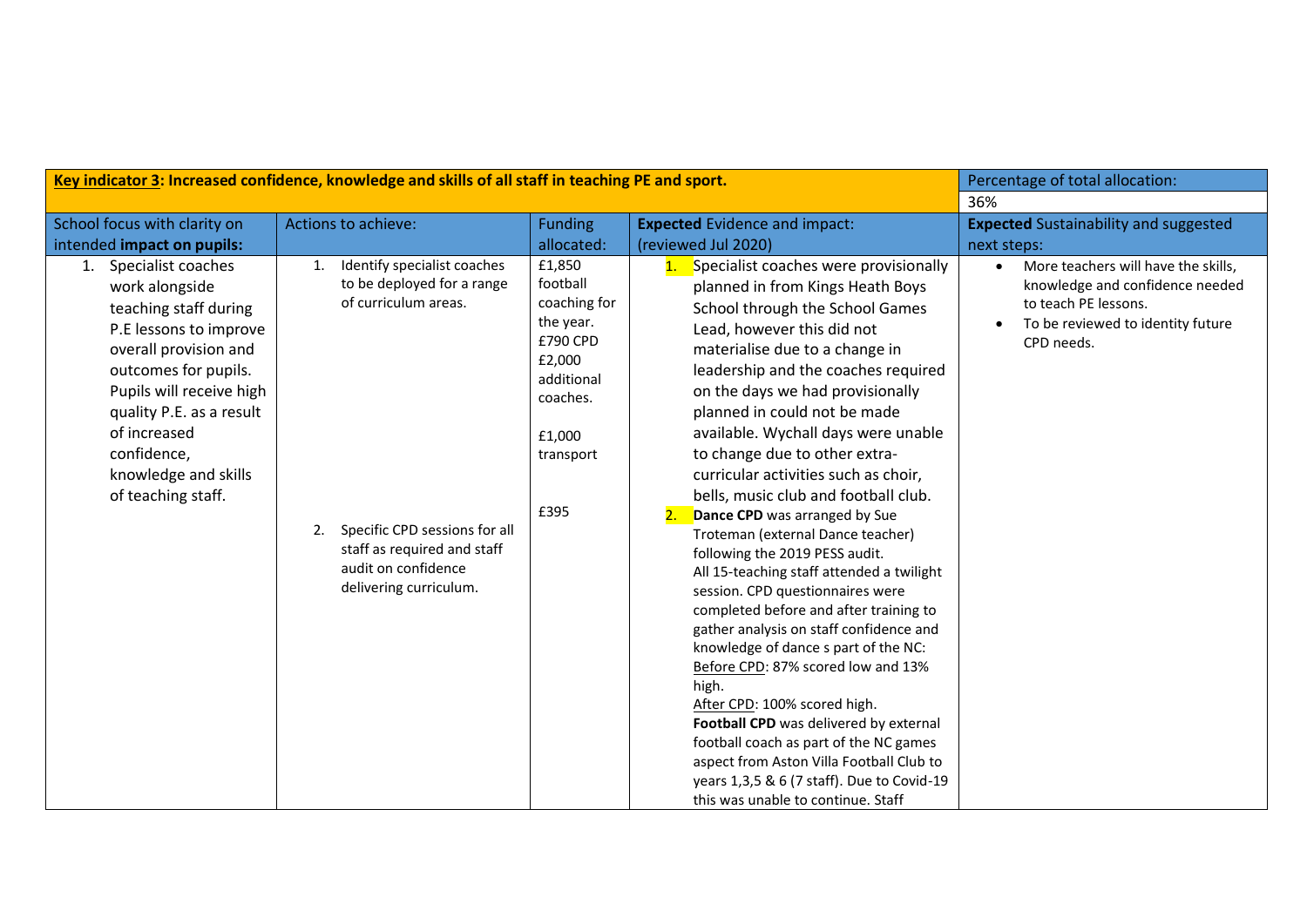|                                                                                                                                                                                  | 3.<br>Pupil voice on<br>engagement/enjoyment in<br>P.E. lessons.<br>PE lessons observation<br>4<br>impact.<br>PE HUB to support our<br>5.<br>NQT's and new staff not<br>confident in delivering PE.                                                                                   | completed questionnaires at the<br>beginning and end of CPD to gather<br>analysis on confidence and knowledge in<br>this field of games:<br>Before CPD: 7 teachers recorded a low<br>score in confidence and knowledge.<br>After CPD: 5 Teachers high score and 2<br>low score.<br>Pupils voice was collected on Athletic<br>3.<br>involved in the cross country running at<br>Kings Heath Boys school, views on the<br>new playground markings and new<br>break time equipment. Views have not<br>been collected on PE lessons.<br>Lesson observations on PE have not<br>4.<br>taken place.<br>PE Hub was not purchased as Wychall in<br>5.<br>the process of designing their PE<br>curriculum units.<br>PE rational, curriculum overview,<br>Dance and gymnastic units have been<br>created through the support of the<br>curriculum leader to support all teaching<br>staff. |  |
|----------------------------------------------------------------------------------------------------------------------------------------------------------------------------------|---------------------------------------------------------------------------------------------------------------------------------------------------------------------------------------------------------------------------------------------------------------------------------------|---------------------------------------------------------------------------------------------------------------------------------------------------------------------------------------------------------------------------------------------------------------------------------------------------------------------------------------------------------------------------------------------------------------------------------------------------------------------------------------------------------------------------------------------------------------------------------------------------------------------------------------------------------------------------------------------------------------------------------------------------------------------------------------------------------------------------------------------------------------------------------|--|
| 2. Improve leadership of<br>P.E. to secure that the<br>subject is led<br>strategically and that<br>staff are fully<br>supported in the<br>delivery of P.E. across<br>the school. | PE lead to complete Sport<br>£800 sport<br>1.<br>Coaching qualification to<br>coach<br>further enhance PE training<br>training<br>acquired last academic year.<br>PE lead to cascade<br>2.<br>specialism training to the<br>whole school teaching staff<br>in terms of unit planning. | Additional coaching qualification<br>PE Lead completed school sports coach<br>$\mathbf{1}$ .<br>$\bullet$<br>completed by PE Lead, further<br>qualification to support the teaching<br>enhancing capacity for support and<br>staff in their delivery of PESS and to also<br>provision. Additional timetabled<br>support extra-curricular activities before<br>school, lunch time and after school.<br>opportunities for PE support will be<br>facilitated.<br>This will be a target from September<br>2020 in line with the new units that<br>have been created.                                                                                                                                                                                                                                                                                                                |  |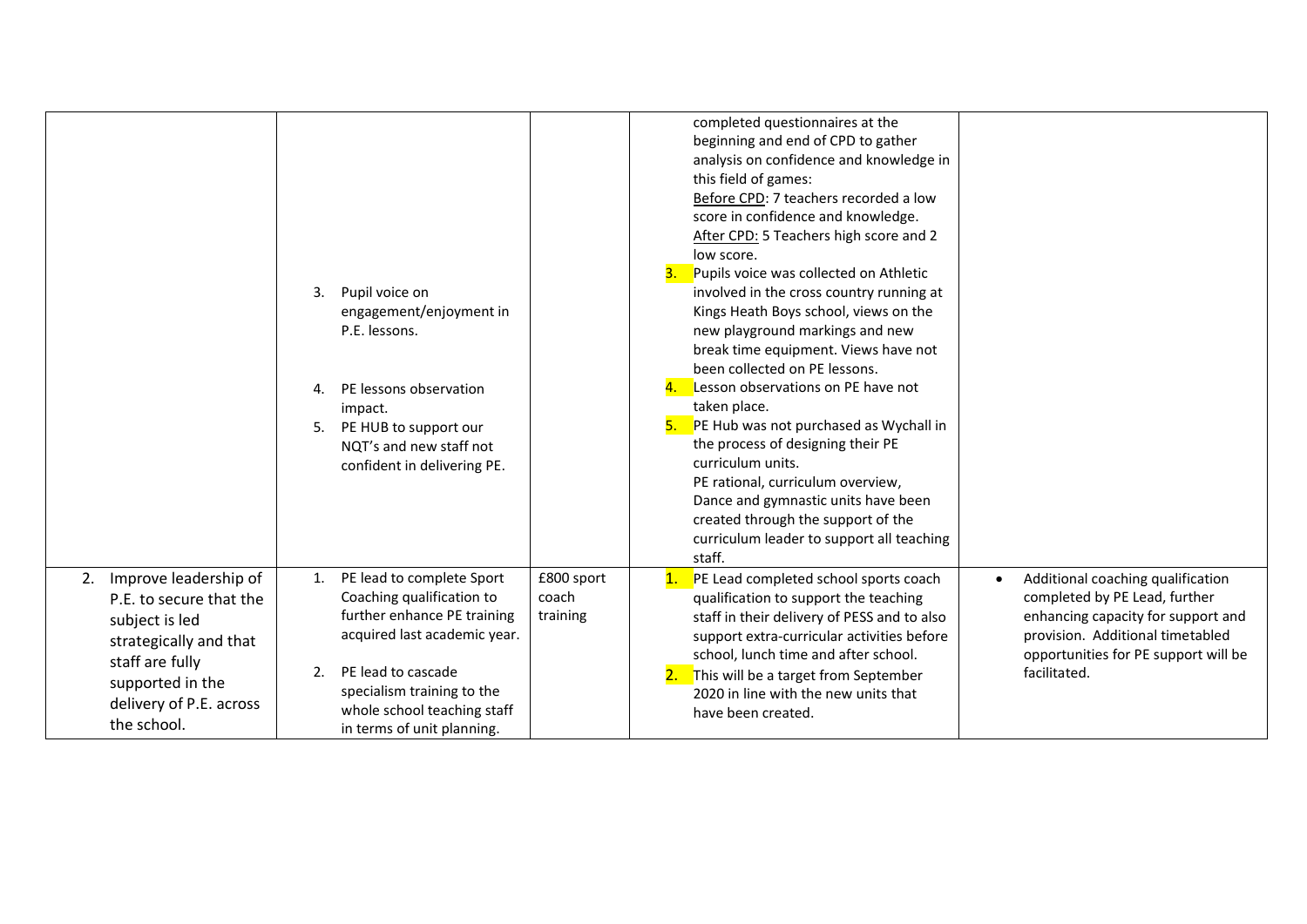| Key indicator 4: Broader experience of a range of sports and activities                                                |                                                                                                                                                   |                                    |                                                                                                                                                                                                                                                                                                                                                                                                                                                                                                                                   | Percentage of total allocation:                                                                                                                                                                                                                                                                                                                                        |
|------------------------------------------------------------------------------------------------------------------------|---------------------------------------------------------------------------------------------------------------------------------------------------|------------------------------------|-----------------------------------------------------------------------------------------------------------------------------------------------------------------------------------------------------------------------------------------------------------------------------------------------------------------------------------------------------------------------------------------------------------------------------------------------------------------------------------------------------------------------------------|------------------------------------------------------------------------------------------------------------------------------------------------------------------------------------------------------------------------------------------------------------------------------------------------------------------------------------------------------------------------|
|                                                                                                                        |                                                                                                                                                   |                                    |                                                                                                                                                                                                                                                                                                                                                                                                                                                                                                                                   | 54%                                                                                                                                                                                                                                                                                                                                                                    |
| School focus with clarity on intended<br>impact on pupils:                                                             | Actions to achieve:                                                                                                                               | <b>Funding</b><br>allocated:       | <b>Expected Evidence and</b><br>impact:<br>(reviewed July 2020)                                                                                                                                                                                                                                                                                                                                                                                                                                                                   | <b>Expected Sustainability and</b><br>suggested next steps:                                                                                                                                                                                                                                                                                                            |
| Improve the school grounds<br>1.<br>and facilities to support the<br>delivery of a rich and varied<br>P.E. curriculum. | Work with School Council, and collect pupils<br>1.<br>voice to improve the facilities and grounds.<br>Playground markings to support games.<br>2. | £2,000 KS1<br>£3,000 KS2<br>£5,000 | School council<br>1.<br>took place in<br>January '19 to<br>detail the views<br>of the new<br>adaptations to<br>the playground,<br>such as the trim<br>rail track and<br>running track.<br>Three companies<br>2.<br>were contacted<br>to gather<br>costings on<br>playground<br>markings and to<br>design an area<br>that reflected<br>that of the<br>school councils<br>voice. A skipping<br>area to support<br>our whole school<br>initiative, various<br>games markings<br>within the caged<br>area, trim trail<br>and coloured | Once completed, the children<br>$\bullet$<br>can benefit from the improved<br>equipment in future years.<br>Increase physical activity,<br>$\bullet$<br>balance, co-ordination through<br>a rich and varied range of<br>facilities and activities which<br>enhance PE and PA provision at<br>Wychall with an aim for<br>children to lead a healthy and<br>active life. |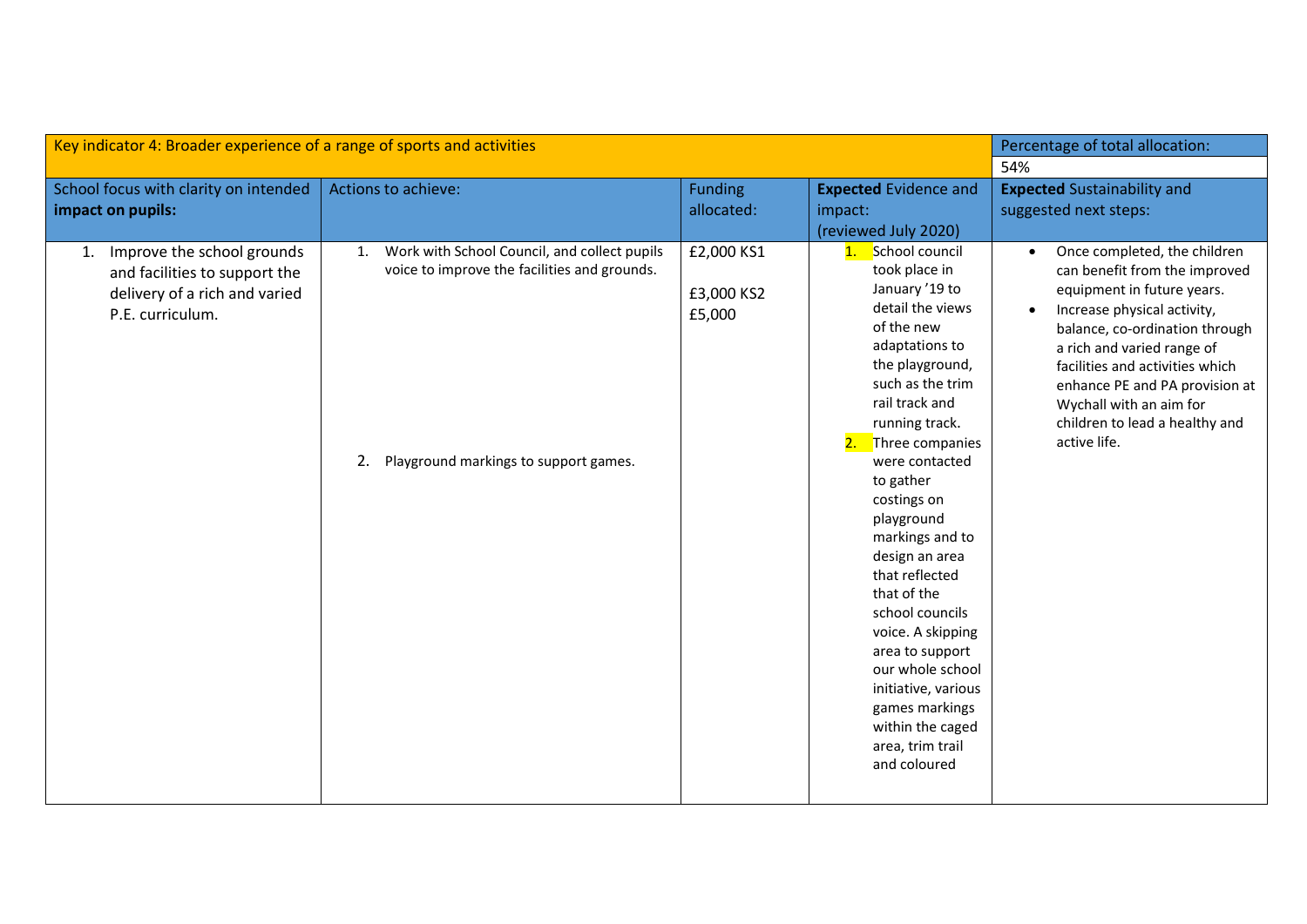|                                                                                             | Cricket area in KS2 grounds, plans from 2018-<br>3.<br>2019.                                                   |      | zoned areas and<br>running track.<br>3.<br>Plans to remove<br>the climbing<br>apparatus in KS1<br>which is not used<br>due to H&S<br>repair has not<br>taken place due<br>to Covid-19.                                                                                                                                                                                                                                           |                                                                                                                                                                                     |
|---------------------------------------------------------------------------------------------|----------------------------------------------------------------------------------------------------------------|------|----------------------------------------------------------------------------------------------------------------------------------------------------------------------------------------------------------------------------------------------------------------------------------------------------------------------------------------------------------------------------------------------------------------------------------|-------------------------------------------------------------------------------------------------------------------------------------------------------------------------------------|
| Pupils have access to a wide<br>2.<br>range of sports as a result of<br>improved resources. | Purchase resources to support the delivery of<br>1.<br>a rich and varied P.E. curriculum across the<br>school. | £300 | <b>Additional PE</b><br>$\mathbf{1}$ .<br>equipment has<br>been purchased<br>in line with the<br>new units for<br>programme of<br>study for dance<br>and gymnastics.<br>PA equipment<br>2.<br>has been<br>purchased for<br>both KS2 and KS1<br>supporting all<br>areas of PA<br>however, even<br>with the support<br>of the WSA's<br>children have not<br>respectful looked<br>after this or used<br>equipment<br>appropriately. | Continue to explore additional<br>$\bullet$<br>equipment needed to broaden<br>the range of PE lessons, clubs<br>available and sporting<br>competitions: dance, yoga,<br>gymnastics. |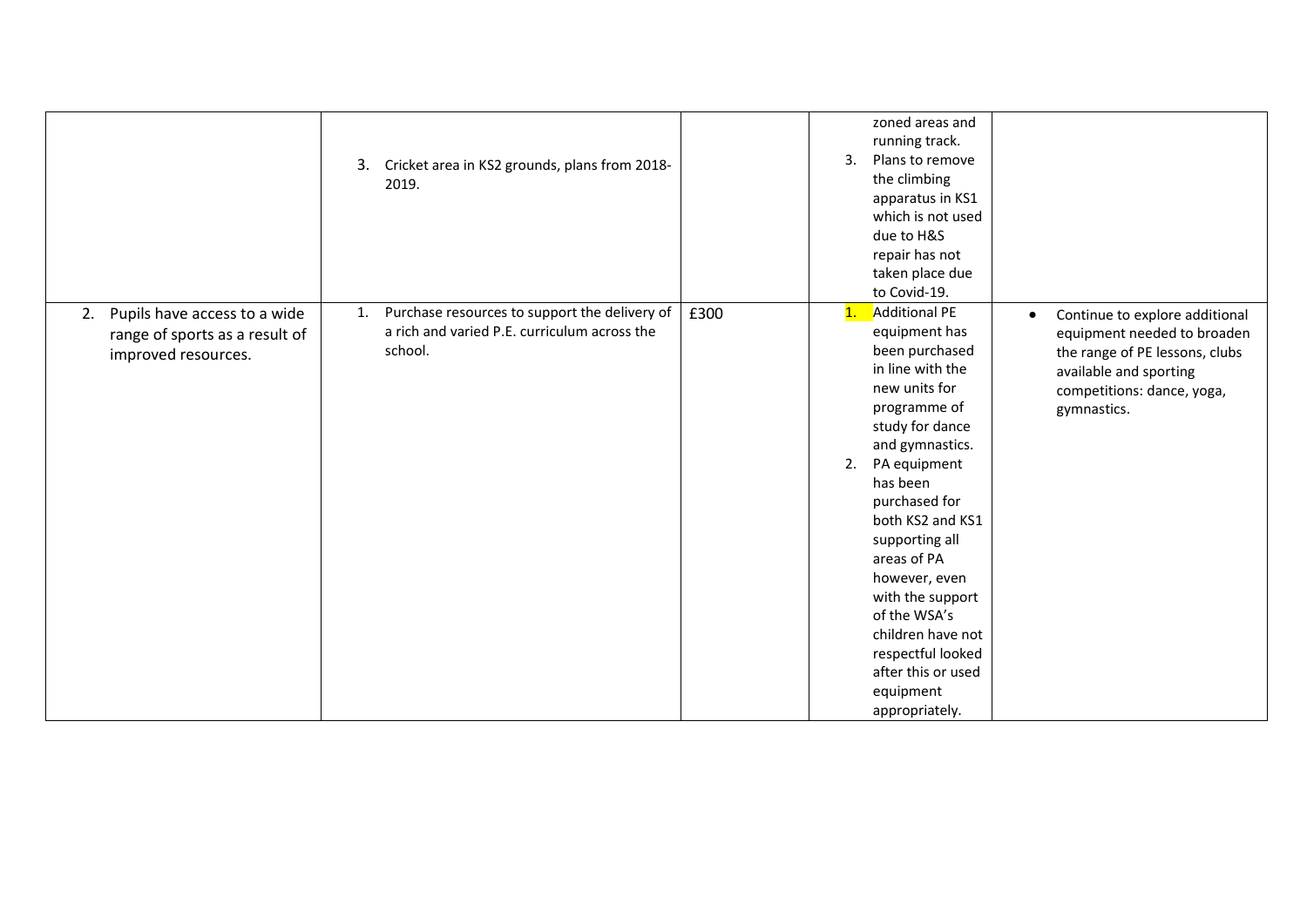| Key indicator 5: Increased participation in competitive sport                                      | Percentage of total allocation:                                                                                                                                    |                                        |                                                                                                                                                                                                                                                                                                                                                                                                                                                                       |                                                                                                                                                                                                                                                           |
|----------------------------------------------------------------------------------------------------|--------------------------------------------------------------------------------------------------------------------------------------------------------------------|----------------------------------------|-----------------------------------------------------------------------------------------------------------------------------------------------------------------------------------------------------------------------------------------------------------------------------------------------------------------------------------------------------------------------------------------------------------------------------------------------------------------------|-----------------------------------------------------------------------------------------------------------------------------------------------------------------------------------------------------------------------------------------------------------|
|                                                                                                    |                                                                                                                                                                    |                                        |                                                                                                                                                                                                                                                                                                                                                                                                                                                                       | 0% allocated in above key<br>indicators                                                                                                                                                                                                                   |
| School focus with clarity on intended                                                              | Actions to achieve:                                                                                                                                                | <b>Funding</b>                         | <b>Expected Evidence and impact:</b>                                                                                                                                                                                                                                                                                                                                                                                                                                  | Sustainability and suggested next                                                                                                                                                                                                                         |
| impact on pupils:                                                                                  |                                                                                                                                                                    | allocated:                             | (reviewed July 2020)                                                                                                                                                                                                                                                                                                                                                                                                                                                  | steps:                                                                                                                                                                                                                                                    |
| 1. Set up a programme of intra<br>school competitions involving<br>all children across the school. | 1. At the end of each P.E. unit,<br>each class/year group will<br>compete in a competition.                                                                        | Nil<br>(see above for<br>certificates) | 1. Intra-school competitions<br>of Football, as part of<br>games was successfully<br>organised through the PE<br>lead and football coach<br>and four-year groups of<br>two form class<br>competitions took place.<br>Due to the effective delivery<br>of the football CPD and<br>confidence coaching in the<br>match from classroom<br>teachers' children were<br>excited and knowledgeable of<br>team games rules for the<br>competition and keen to<br>participate. | Continue to be aware of our<br>'hard to reach' children in<br>terms of participation to<br>PESS.<br>Continue to gather pupil<br>voice into PESSPA interests.<br>and of their individual<br>experience of sport<br>competitions to inform<br>future plans. |
| 2. Engage in inter school<br>competitions with the local<br>consortium and beyond.                 | 2. Engage with KHB partnership SG's<br>to identify competitions for children<br>to participate in.<br>Ensure transport is available for<br>3.<br>longer distances. | Key indicator 2<br>allocation          | 2. Kings Heath Boys have a<br>yearly list of competitions<br>for participation in<br>competitive sport. Planning<br>ahead for the next<br>academic year to ensure<br>adequate time to compile<br>risk assessments for<br>staffing, children and<br>outings.<br>Transport arranged for inter-<br>3.<br>school football competition                                                                                                                                     | This will continue to build in<br>future years as we access<br>more competitions.<br>To make stronger links with<br>the schools within the MAT<br>to organise competitions.                                                                               |